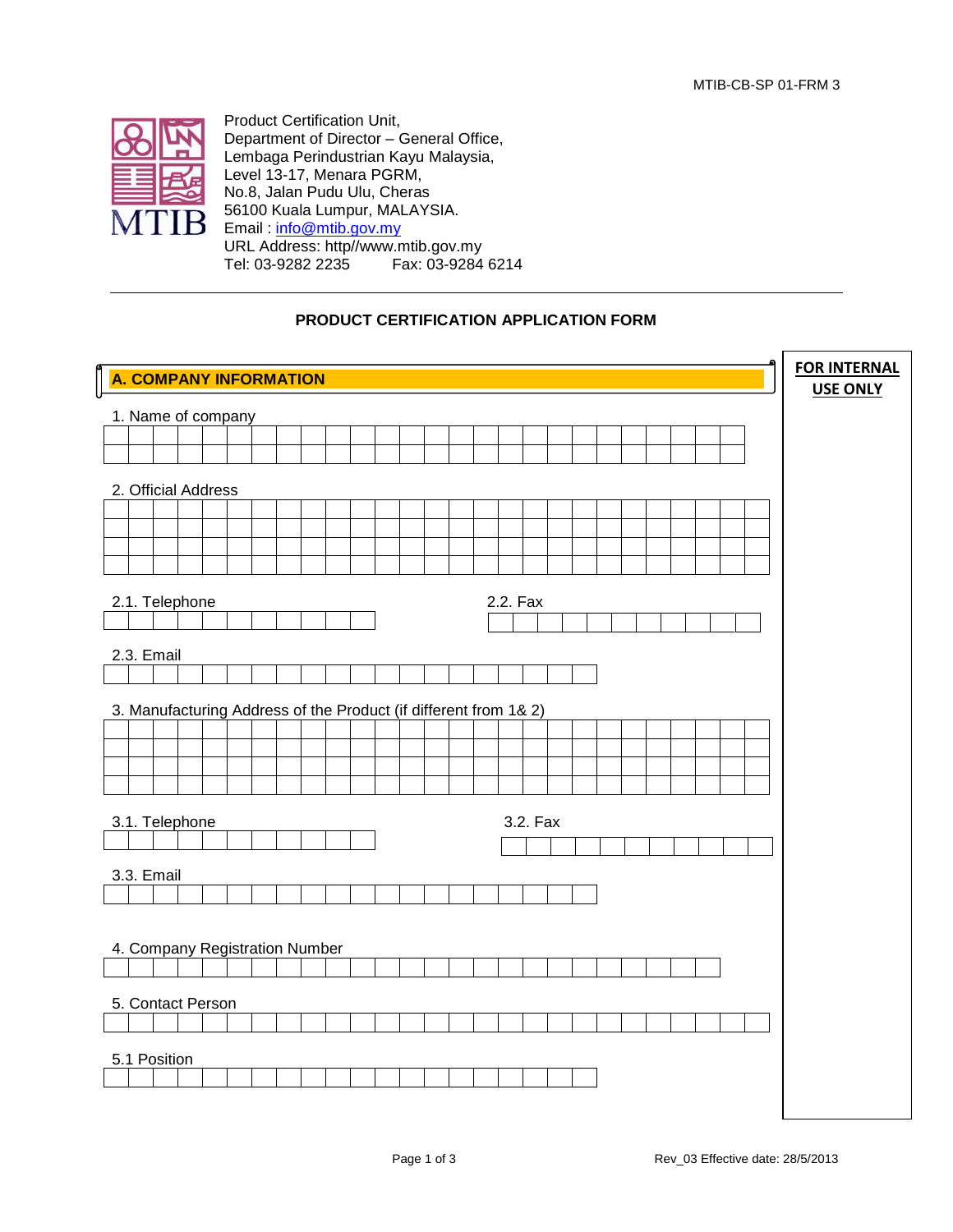MTIB-CB-SP 01-FRM 3

| 5.2 Telephone<br>5.3 Fax<br>5.4 Email                                                      |                                                                                                                      |  |                                                                           |  |           |                             |  |  |  |  |  |  | USE ONLY | <b>FOR INTERNAL</b> |
|--------------------------------------------------------------------------------------------|----------------------------------------------------------------------------------------------------------------------|--|---------------------------------------------------------------------------|--|-----------|-----------------------------|--|--|--|--|--|--|----------|---------------------|
| 6. No. of permanent workers                                                                |                                                                                                                      |  |                                                                           |  |           |                             |  |  |  |  |  |  |          |                     |
| 7. No. of casual/part time workers                                                         |                                                                                                                      |  |                                                                           |  |           |                             |  |  |  |  |  |  |          |                     |
| 8. Type of application: -                                                                  |                                                                                                                      |  | i. New                                                                    |  |           |                             |  |  |  |  |  |  |          |                     |
|                                                                                            |                                                                                                                      |  | ii. Annual Renewal                                                        |  |           |                             |  |  |  |  |  |  |          |                     |
|                                                                                            |                                                                                                                      |  | iii. Application for Added product/added sites                            |  |           |                             |  |  |  |  |  |  |          |                     |
|                                                                                            |                                                                                                                      |  | iv. Application for Modifying/Changing Product Design or<br>Specification |  |           |                             |  |  |  |  |  |  |          |                     |
|                                                                                            |                                                                                                                      |  | v. Reapplication                                                          |  |           |                             |  |  |  |  |  |  |          |                     |
| 9. Scope of certification                                                                  |                                                                                                                      |  |                                                                           |  |           | $(e.g.$ plywood, WBP or MR) |  |  |  |  |  |  |          |                     |
|                                                                                            |                                                                                                                      |  |                                                                           |  |           |                             |  |  |  |  |  |  |          |                     |
| 11. Are you currently certified by another CB?                                             |                                                                                                                      |  |                                                                           |  |           |                             |  |  |  |  |  |  |          |                     |
| If so, please attach a copy of the - current certificate                                   |                                                                                                                      |  |                                                                           |  |           |                             |  |  |  |  |  |  |          |                     |
|                                                                                            |                                                                                                                      |  | - Test report                                                             |  |           |                             |  |  |  |  |  |  |          |                     |
| 12. Relevant Documents to Be Submitted (Certified true copies should be submitted)         |                                                                                                                      |  |                                                                           |  |           |                             |  |  |  |  |  |  |          |                     |
| 12.1 Business Registration Certificate (Borang B/D) issued by The Registration of Business | Ordinance, 1956 (Company with Sole Proprietorship/Partnership Status)                                                |  |                                                                           |  |           |                             |  |  |  |  |  |  |          |                     |
|                                                                                            |                                                                                                                      |  |                                                                           |  | <b>OR</b> |                             |  |  |  |  |  |  |          |                     |
|                                                                                            | Incorporation of Company (Borang 9) under Companies Act 1965 (Company with<br>Private Limited status)                |  |                                                                           |  |           |                             |  |  |  |  |  |  |          |                     |
|                                                                                            |                                                                                                                      |  |                                                                           |  | <b>OR</b> |                             |  |  |  |  |  |  |          |                     |
|                                                                                            | A photocopy of the latest Form 49- Particulars of Director lodged with the Companies<br>Commission of Malaysia (CCM) |  |                                                                           |  |           |                             |  |  |  |  |  |  |          |                     |
|                                                                                            | A photocopy of the latest Form 24- Particulars of Shareholdings lodged with the CCM.                                 |  |                                                                           |  |           |                             |  |  |  |  |  |  |          |                     |
| 12.2 Mill License issued by the State Forestry Department                                  |                                                                                                                      |  |                                                                           |  |           |                             |  |  |  |  |  |  |          |                     |
| 12.3 Membership of Timber association: MWIA / PEKA, if applicable                          |                                                                                                                      |  |                                                                           |  |           |                             |  |  |  |  |  |  |          |                     |
| 12.4 Manual of quality system being implemented (if any)                                   |                                                                                                                      |  |                                                                           |  |           |                             |  |  |  |  |  |  |          |                     |